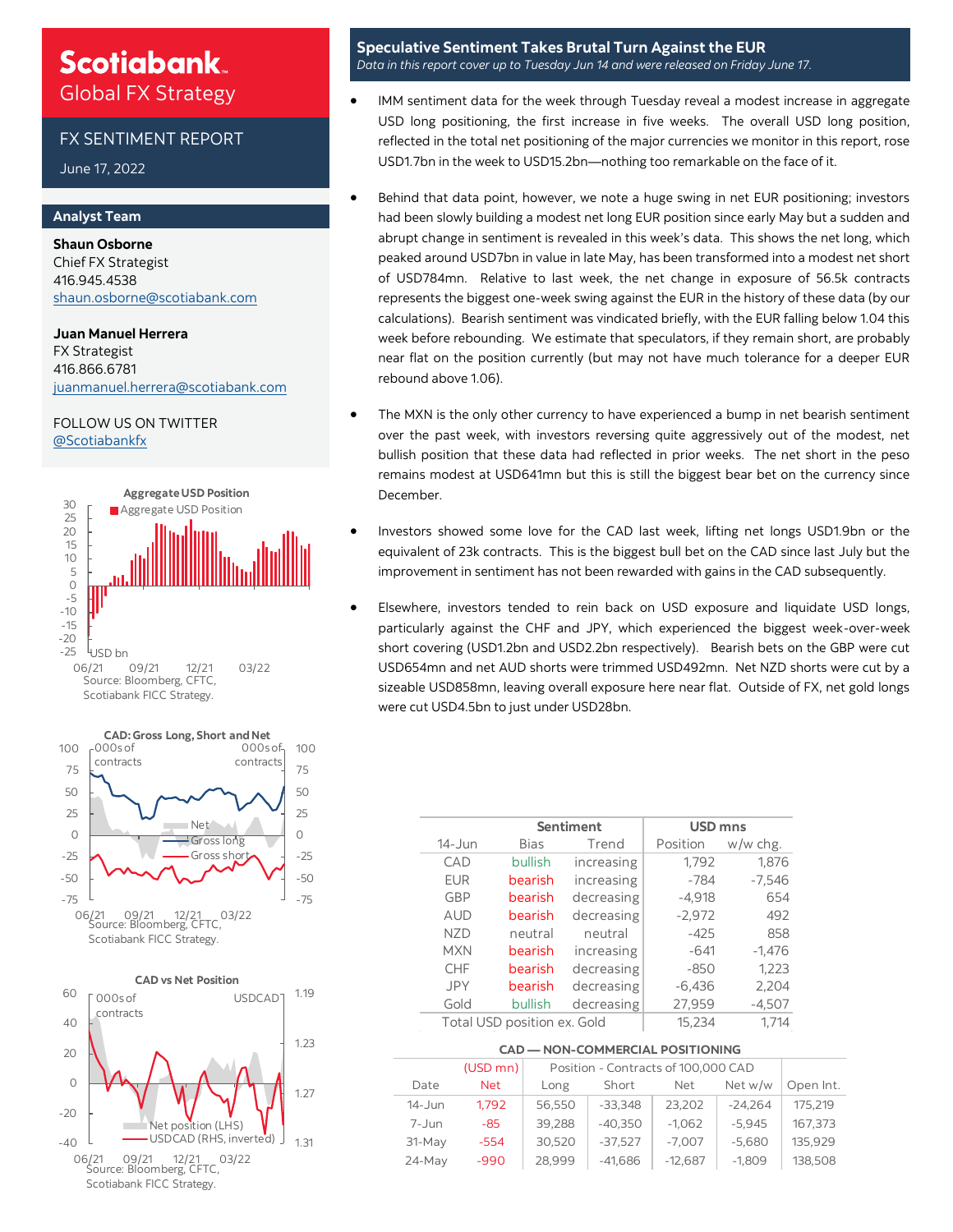June 17, 2022





Source: Bloomberg, CFTC, Scotiabank FICC Strategy.

-300

-200

-100

### Scotiabank FICC Strategy.

06/21 09/21 12/21 03/22

Source: Bloomberg, CFTC,

**Net** Gross long Gross short

-300

-200

-100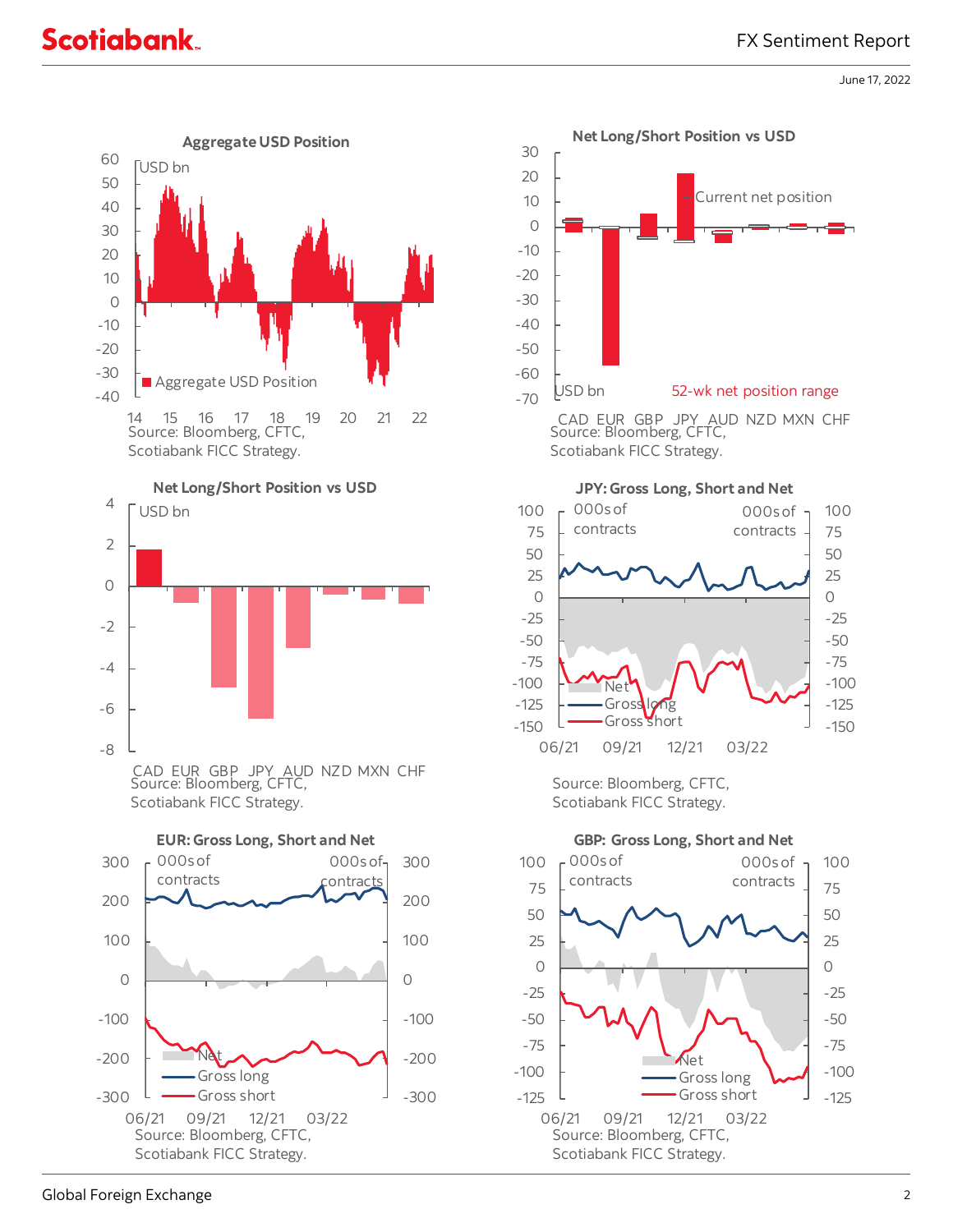### FX Sentiment Report

June 17, 2022



| Global Foreign Exchange |  |
|-------------------------|--|
|                         |  |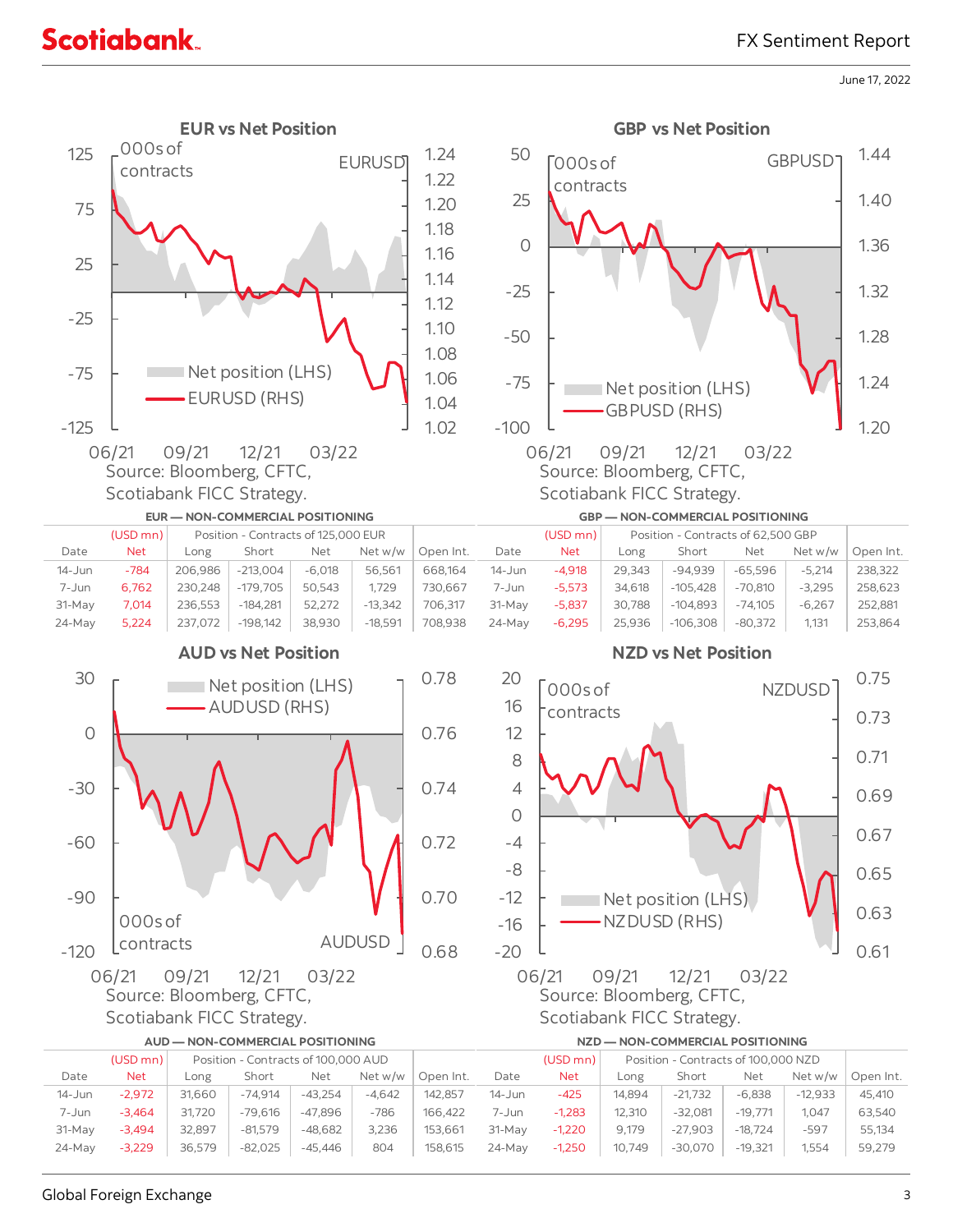### FX Sentiment Report

June 17, 2022



|            | $(USD$ mn $)$ | Position - Contracts of 500,000 MXN |            |           |          |           |            | $(USD$ mn $)$ | Position - Contracts of 1,000 barrels |            |         |          |           |
|------------|---------------|-------------------------------------|------------|-----------|----------|-----------|------------|---------------|---------------------------------------|------------|---------|----------|-----------|
| Date       | <b>Net</b>    | Long                                | Short      | Net       | Net w/w  | Open Int. | Date       | <b>Net</b>    | Long                                  | Short      | Net     | Net w/w  | Open Int. |
| $14 - Jun$ | -641          | 114,093                             | $-140.474$ | $-26.381$ | 59,107   | 197,375   | $14 - Jun$ | 36,029        | 409.427                               | $-106.481$ | 302.946 | 25.310   | 1.715.674 |
| 7-Jun      | 835           | 119,162                             | $-86.436$  | 32.726    | 2,723    | 248.184   | 7-Jun      | 39.197        | 423,882                               | $-95.626$  | 328.256 | 4.720    | 1,790,618 |
| $31-May$   | 902           | 114,480                             | $-79.031$  | 35.449    | $-5.657$ | 212.843   | 31-May     | 38,182        | 421,683                               | $-88.707$  | 332.976 | 1.785    | 1,787,928 |
| 24-May     | 751           | 83.031                              | $-53,239$  | 29,792    | $-1,577$ | 177,125   | $24-Mav$   | 36,747        | 422,541                               | $-87,780$  | 334,761 | $-9.124$ | 1,711,863 |
|            |               |                                     |            |           |          |           |            |               |                                       |            |         |          |           |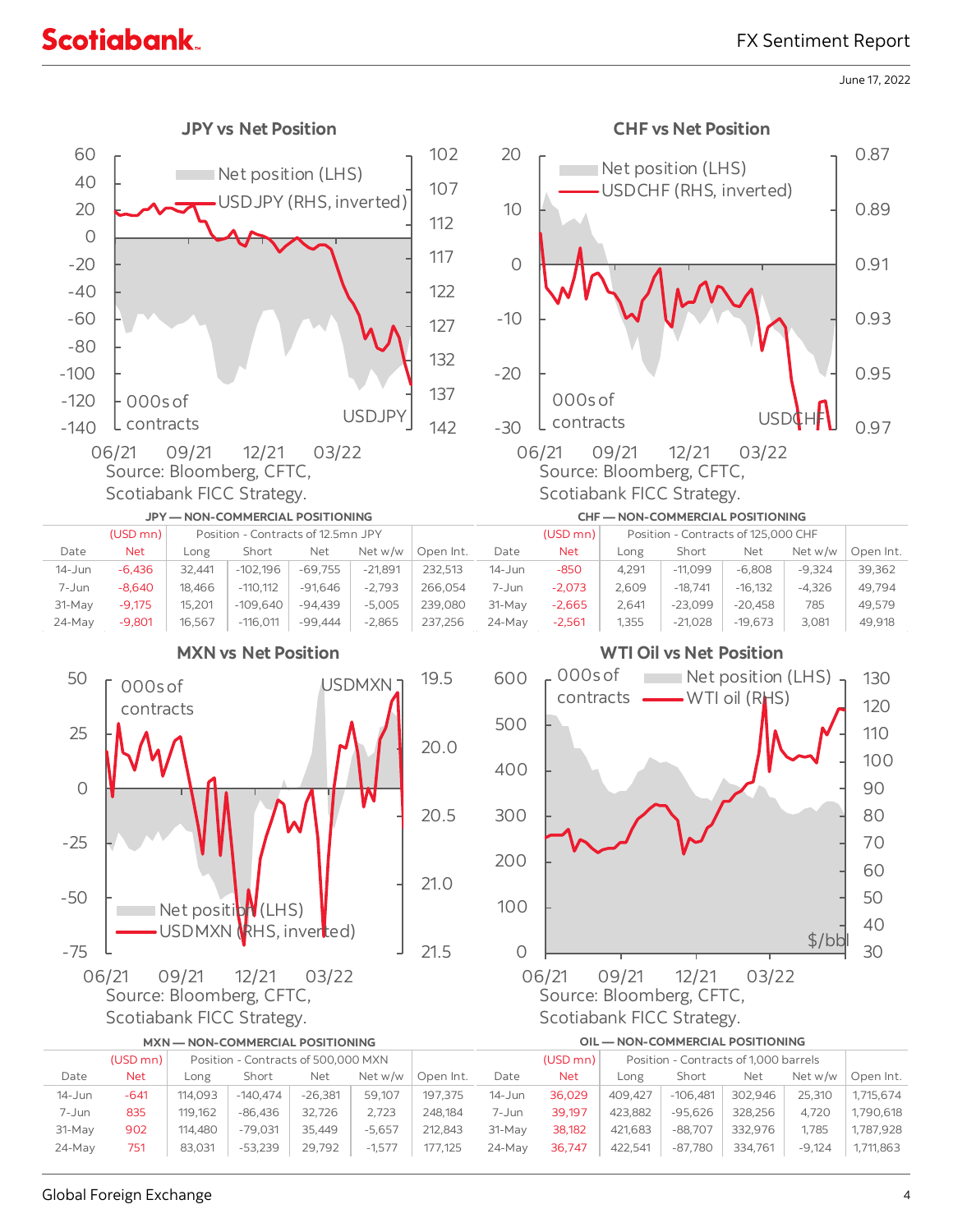### FX Sentiment Report

## **Scotiabank**

June 17, 2022